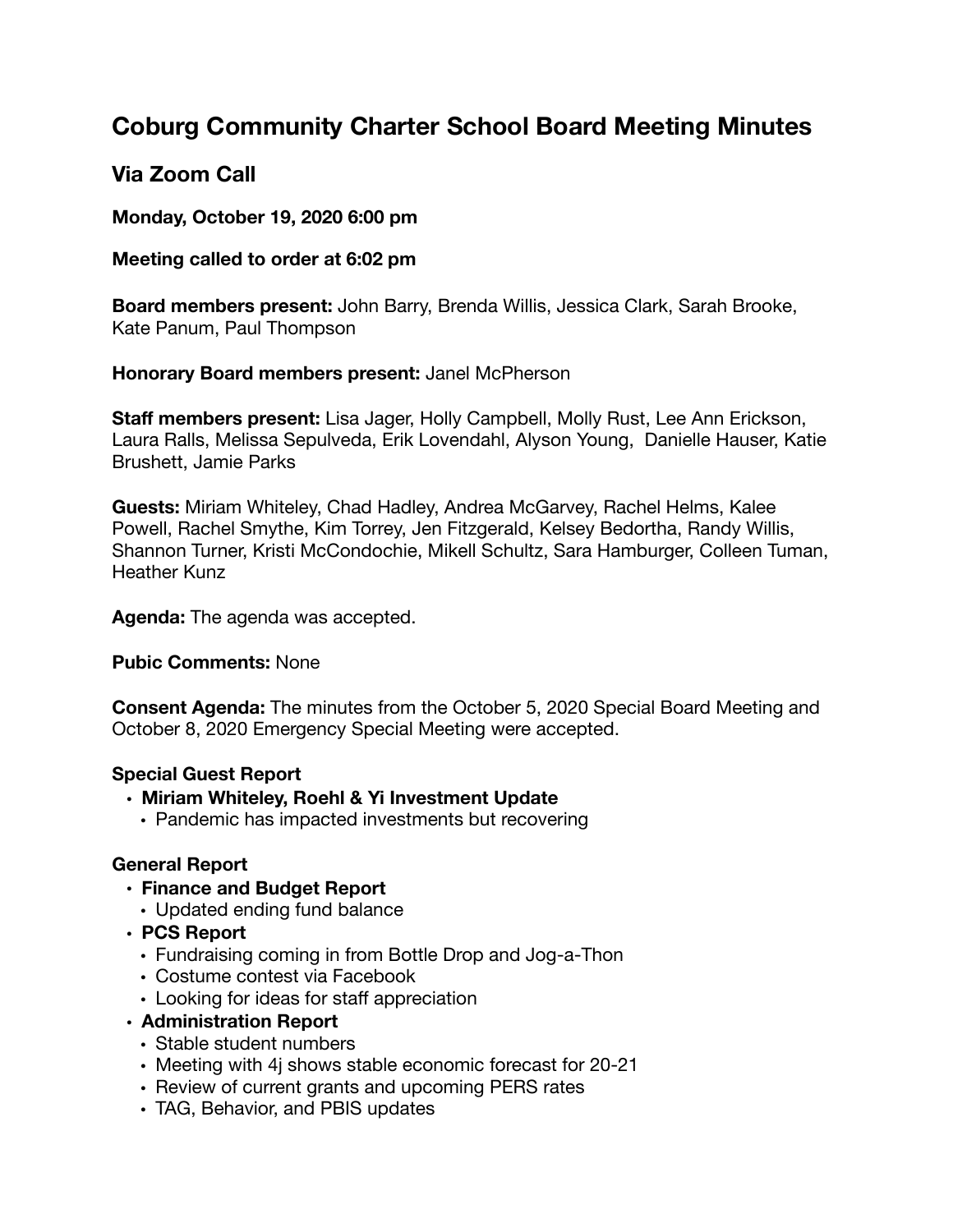#### **• Staff Report**

• Personal safety a concern for staff, even after facility upgrades

#### **Old Business**

- **• BOD Packet Review**
- **• Update Bank Account Signers** 
	- Lisa and Kim Torrey, no longer a Board Member, currently signer on account.

Motion by Jessica Clark to add John Barry a signer on bank account and remove Kim Torrey. The Board unanimously approved the motion.

#### **• HVAC Project**

- Recommendation by admin for bi-polar purifier or i-Wave rather than scrubber
- All options installed into duct space of building

Motion by Paul Thompson moves to award contract for HVAC project to Comfort Flow as long as they can complete instillation by mid December, including the gym, at a price lower than Innovative Air (\$12,124). If Comfort Flow is unable to meet these conditions the contract will be offered to Innovative Air. The Board unanimously approved the motion.

#### **• Infrastructure Project**

• Review of Ednetics Quote and 3 project options

Motion by John Barry to approve an increased budget of \$3,082 of to equal Ednetics option 2 quote of \$73,968.69 with the goal of preparing the building infrastructure for future projects including security and bell system. The Board unanimously approved the motion.

#### **• Phone System Project**

• Discussed comparison of phone system quotes

Motion by Paul Thompson to move forward with Valley Tel Digital phone system, adding \$7,919.50 to budget. The Board unanimously approved the motion.

#### **• K-3 Planning Updates**

- Discussion of additional staff that might be needed in hybrid model of learning
- Overview of screening procedures for students

#### **New Business**

#### **• SIA Grant Amendment**

• Updated SIA grant due to CDL and hybrid learning

Motion by Kate Panum to adopt the updates to SIA grant as proposed by Administration. The Board unanimously approved the motion.